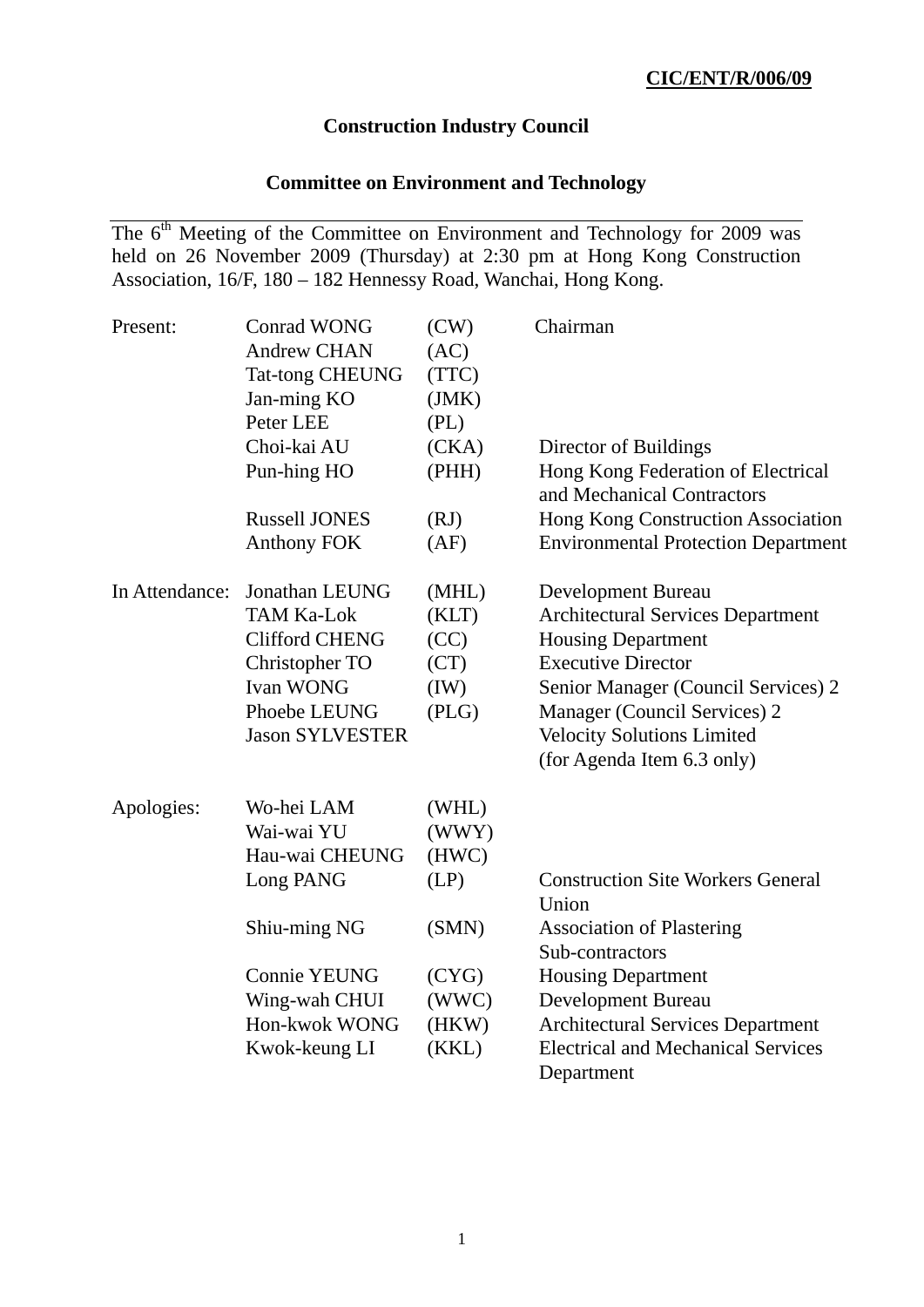# **PROGRESS REPORT**

### **Action**

## 6.1 **Confirmation of the Progress Report of the Previous Meeting**

Members took note of Paper CIC/ENT/R/005/09 and confirmed the progress report of the  $5<sup>th</sup>$  meeting for 2009 held on Thursday, 24 September 2009 at Hong Kong Construction Association.

#### 6.2 **Matters Arising from the Previous Meeting**

6.2.1 Guidelines on Trip-ticket System

The Development Bureau (DEVB) had provided to the Secretariat with a draft updated Technical Circular on the Trip Ticket System and the Secretariat would start revising the first draft guidelines as discussed at the 4th meeting for 2009. **CIC Secretariat** 

6.2.2 Summary Report on Review of Local Construction **Standards** 

> The Summary Report was endorsed by the CIC at its 5th meeting for 2009 on 30 October 2009. The Secretariat would arrange for proofreading, editing and publication. **CIC Secretariat**

6.2.3 Task Force on Research Activities – discussion on research funding

Discussed under Agenda Item 6.4

6.2.4 Work plan for 2010

Discussed under Agenda Item 6.8

#### 6.3 **Application of Radio-frequency Identification**

Members received a presentation from Mr Jason SYLVESTER of Velocity Solutions Limited (VSL) on the application of Radio-frequency Identification (RFID) in concrete testing and precast elements. Members took note that the MTR had used the technology in its Disney Line construction project to ensure the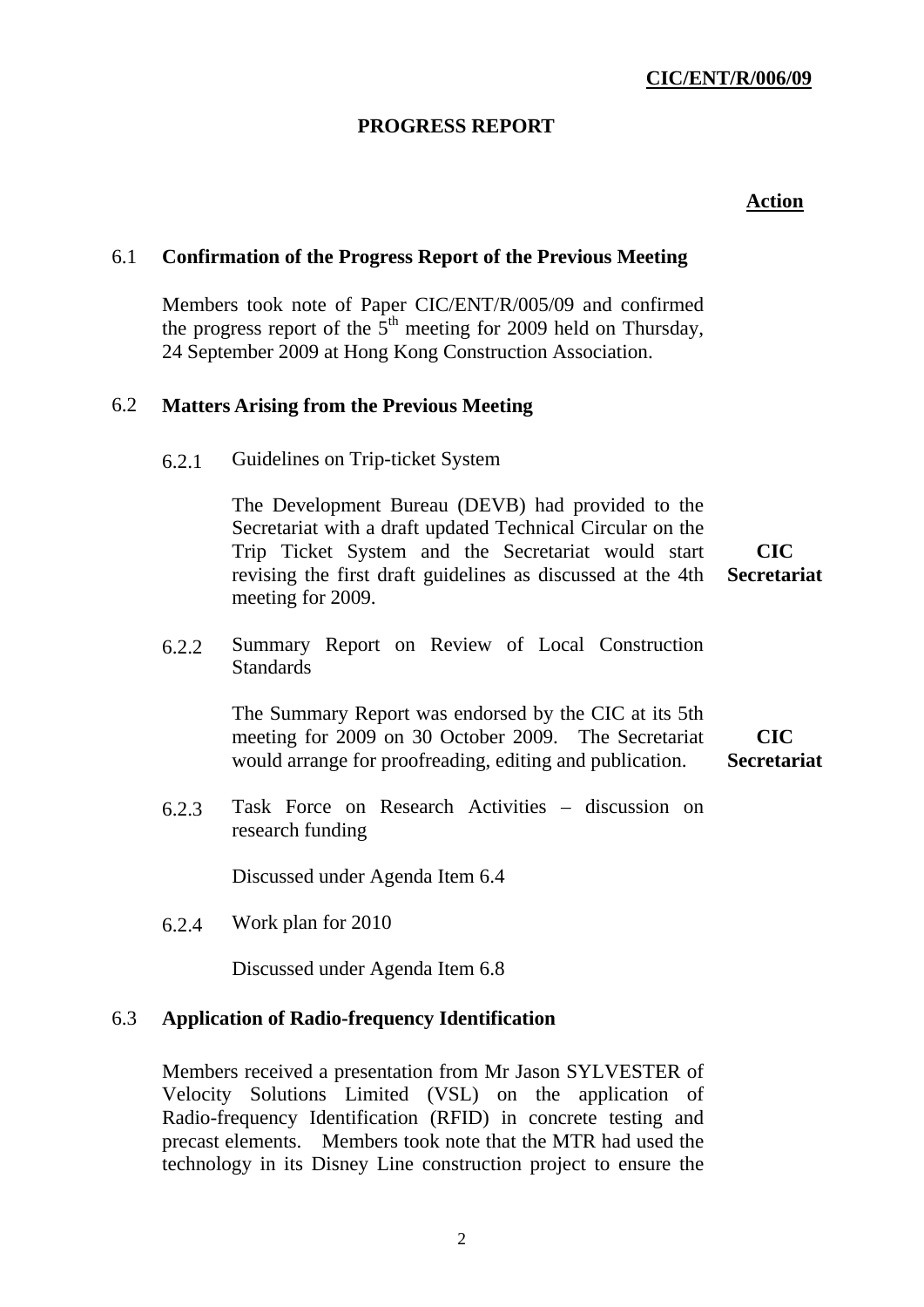### **Action**

quality and integrity of the concrete cube testing and were told that VSL was the only company capable of providing such application. While considering the application appeared to be limited at this stage, Members noted that the Housing Authority (HA) was at its early stage of investigating the potential use of RFID in its housing projects. Members considered that the issue could be revisited with the findings from the HA and invited the HA to share its findings with the Committee when it was ready.

## 6.4 **Update on Task Force on Research Activities**

Members took note of Paper CIC/ENT/P/030/09 and discussions were made in collaboration with item 6.4.1.

# 6.4.1 **Proposal on Research Administration**

Members considered the proposal set out in Paper CIC/ENT/P/031/09 was a good start for the CIC to encourage practical research activities through the rolling budget for a 5-year period while addressing the view of the CIC on provision of research funding on a need basis. A Member pointed out that the logical sequence was to define a research year plan with a five-year projection before coming up with the annual budget and a 5-year budget plan for research activities. Members agreed to the mechanism but given the research funding support arrangement was still new to the CIC, it would be better to kick off the 5-year rolling budget plan first and review the effectiveness of the arrangement within the 5-year period to decide the way forward. Members also agreed to the importance of setting out good practices by the Committee on research project administration and to keep track of the progress of research projects of the CIC as a whole. Members also agreed with the CIC's emphasis that research topics should not be limited to academic research but more on research leading to practical solutions for common problems/issues of the construction industry at large.

While there were comments on the detailed logistics, Members agreed to seek the CIC's endorsement on the rolling budget principle first before working on the detailed procedures. Members were aware of the closest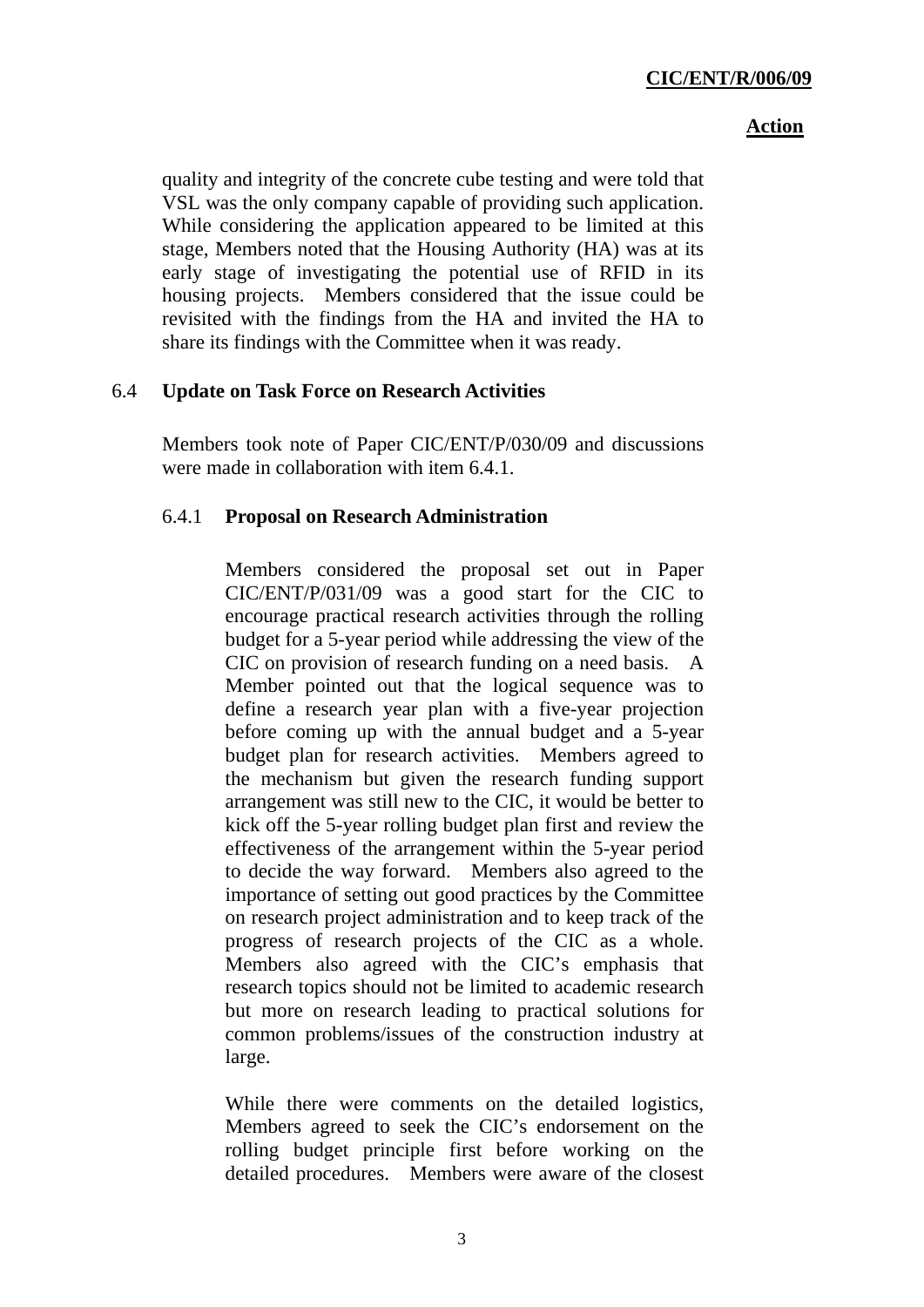# **CIC/ENT/R/006/09**

# **Action**

meeting of the Committee on Administration and Finance (Com-ANF) being scheduled for 27 November 2009 which as the date after the present meeting and asked the Secretariat to try to table the proposal at that Com-ANF meeting for consideration with a view to seeking the endorsement of the CIC at its last meeting on 9 December 2009 before the expiry of current terms of office of the appointed CIC Members.

# 6.5 **Update on Task Force on Adhesion Technologies for External Wall Tiles**

Members took note of the Paper CIC/ENT/P/032/09 and supported the research proposal. The Secretariat would submit a funding request to the Com-ANF. In the meantime, the Secretariat would invite research institutes for expression of interest in accordance with the proposal.

# 6.6 **Task Force on River Sand Substitutes Research – Proposed Membership**

Members took note of the Paper CIC/ENT/P/033/09. As there were no Members of the Committee participating in the Task Force, which would create communication barrier between the Task Force and the Committee, Mr. Peter LEE volunteered to join the Task Force. The DEVB also said that it would consider sending a representative to the Task Force if necessary and appropriate. In addition, the Secretariat was asked to invite the Hong Kong Construction Association to send a representative to the Task Force.

**CIC Secretariat** 

# 6.7 **Research on Establishing a Hong Kong Based Carbon Labelling Standard for Construction Materials**

Members took note of the Paper CIC/ENT/P/034/09

Before the discussion, Mr Peter LEE declared his interest of being a colleague of the project coordinator of the proposed research. As the discussion was only on technical sharing without decision-making, Members invited Mr LEE to stay at the meeting.

Members considered that the research topic was important in

**CIC Secretariat** 

 $CTC$ **Secretariat** 

4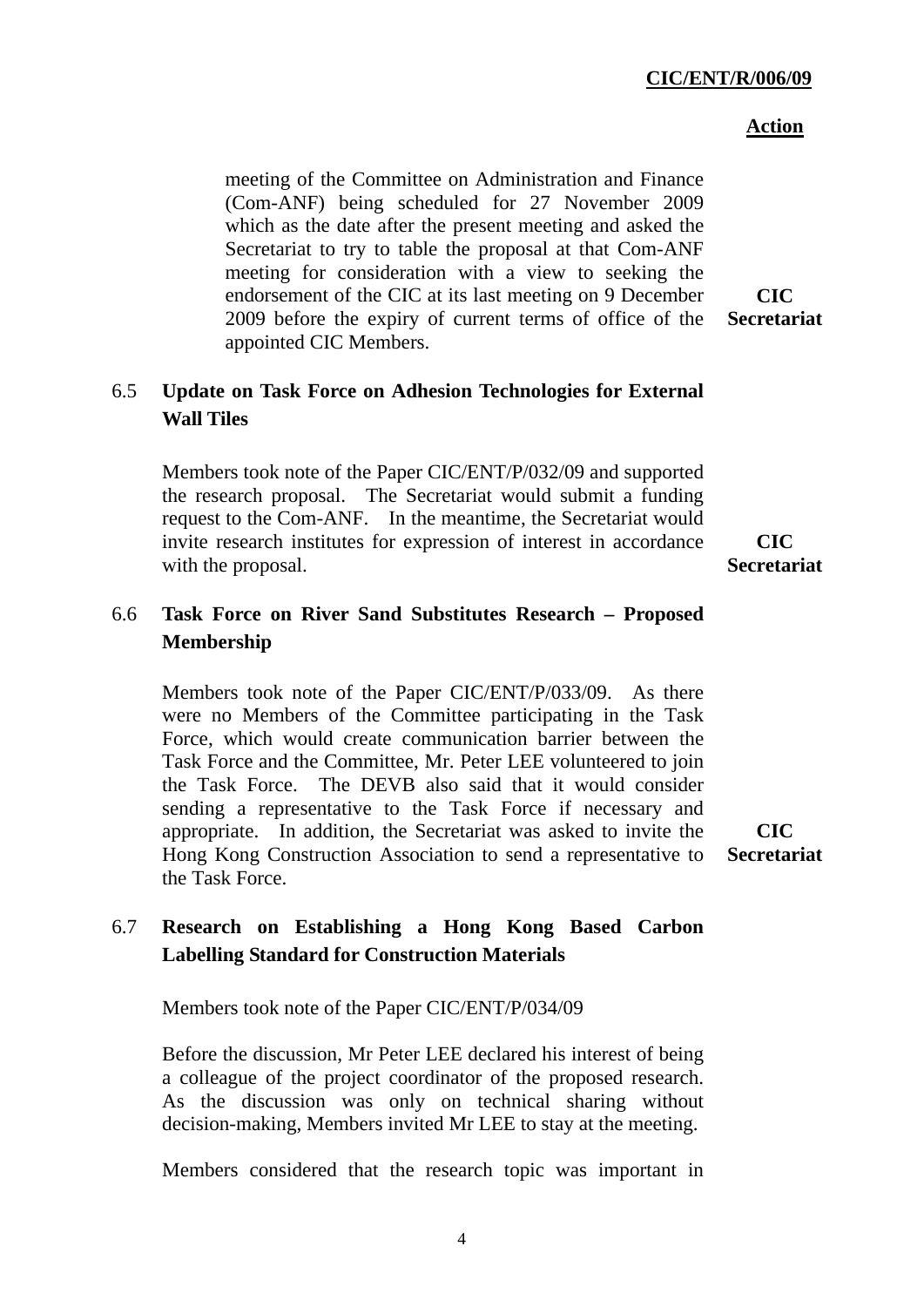### **CIC/ENT/R/006/09**

### **Action**

particular the formulation of strategies and measures to implement a carbon labelling standard for construction materials. However, Members wondered if there were any similarities between the outputs of the proposed research and the work already done by the Electrical and Mechanical Services Department in the area of carbon emission. The Secretariat was asked to invite the project coordinator of the proposed research to attend the next meeting of the Committee to elaborate the proposal and answer any questions raised by Members.

**CIC Secretariat** 

### 6.8 **Tentative Work Plan for Year 2010**

Members took note of the Paper CIC/ENT/P/035/09

Members were generally agreed to the work plan as set out in the paper except for the following items.

For Paragraph 4.4, regarding the RFID, Members further discussed the subject and considered that the focus of the task should be on the exploration of possible applications of RFID in the construction industry rather than the detailed investigation on specific use at this stage.

For Paragraph 2.3, Members acknowledged that the suspension of the study on adhesion technologies for external wall tiles by the Buildings Department was to avoid duplication of efforts as the CIC had already committed to carry on the study.

For Paragraph 4.3, some Members raised concerns on the communication channel and reporting mechanism of the Hong Kong Green Building Council (HKGBC) to the Committee and the CIC to ensure that the CIC could be full aware of the progress of implementation of critical tasks of the HKGBC such as the development of BEAM Plus with good practice of the Comprehensive Environmental Performance Assessment Scheme (CEPAS) incorporated. The Secretariat was asked to make proposal on the reporting line among HKGBC, the Committee and the CIC for discussion at the next Committee meeting.

**CIC Secretariat** 

The Secretariat would circulate to Members a revised work plan with the above comments incorporated. **CIC Secretariat**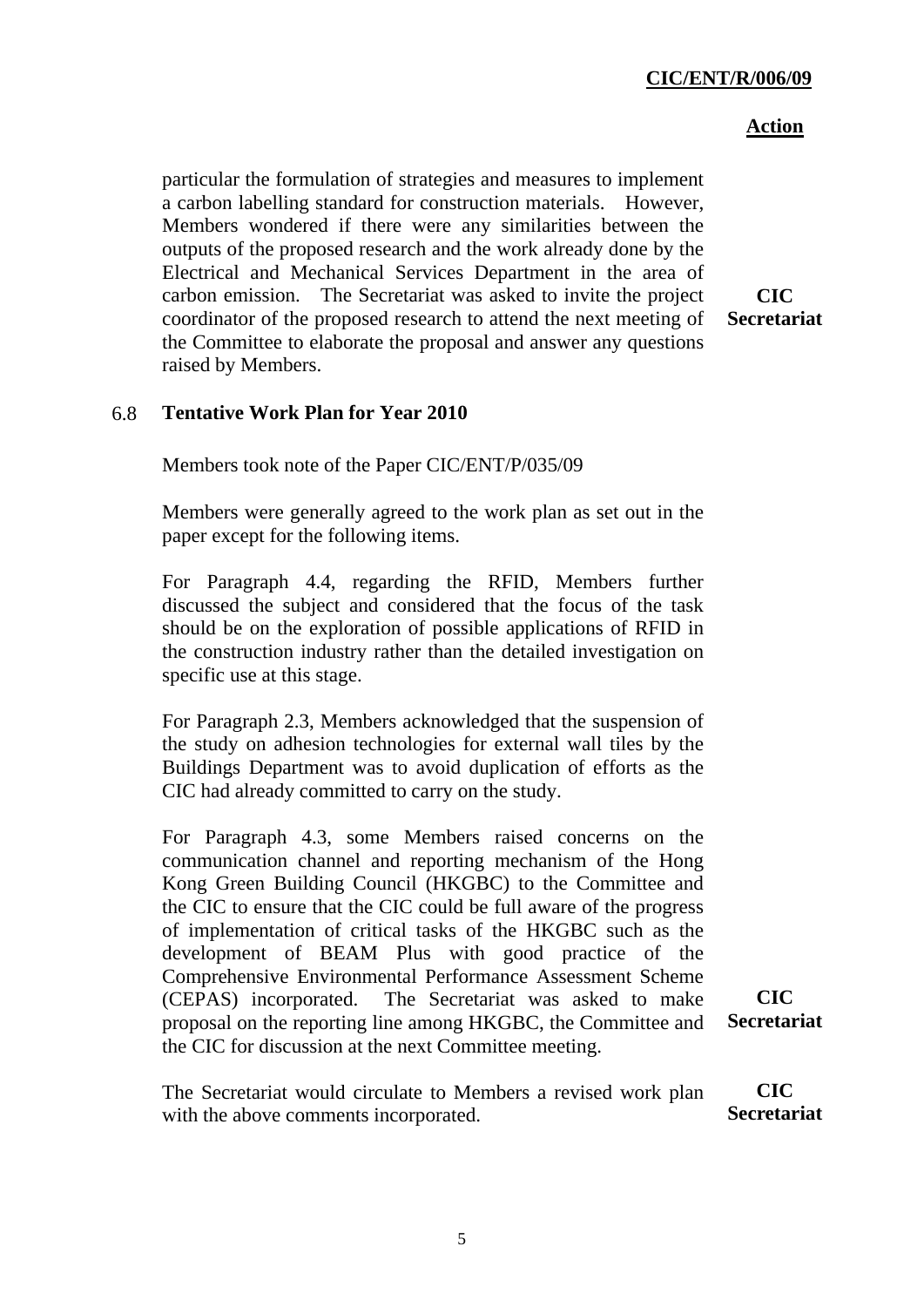#### **Action**

## 6.9 **Sustainable Supply Chain Management in Construction**

The Chairman delivered a presentation to Members elaborating the areas of concerns in sustainable construction in particular the carbon emission and highlighted briefly possible actions which could be taken in the construction supply chain. Members agreed to the principle and suggested a road map could be set up for future development towards sustainability. The Secretariat was directed to come up with some research ideas that the Committee could consider in moving along with the sustainable construction.

#### 6.10 **Tentative Meeting Schedule for 2010**

Members took note of the meeting dates of the Committee in 2010 as set out in Paper CIC/ENT/P/036/09

#### 6.11 **Any Other Business**

- 6.11.1 A letter from the Hong Kong Accreditation Service (HKAS) relating to the setting up of a task force on accreditation of construction products certification body was tabled. The Secretariat approached the HKAS and understood that the HKAS would like to invite the CIC to send a representative to participate in the task force. Members decided that the Secretariat would join the task force and report to the Committee the matters arising from the task force.
- **CIC Secretariat**
- 6.11.2 A leaflet on calling for paper for the First International Conference on Sustainable Urbanization, for which the CIC was a non-financial supporter, was tabled for Members' information.
- 6.11.3 A letter from the Environmental Protection Department (EPD) on the First Stage Public Engagement Exercise for the Review and Development of Marine Water Quality Objectives was tabled at the meeting. Members were reminded that it had been discussed at the CIC meeting that the CIC would generally not form a view on similar consultations but would leave it to individual Members to